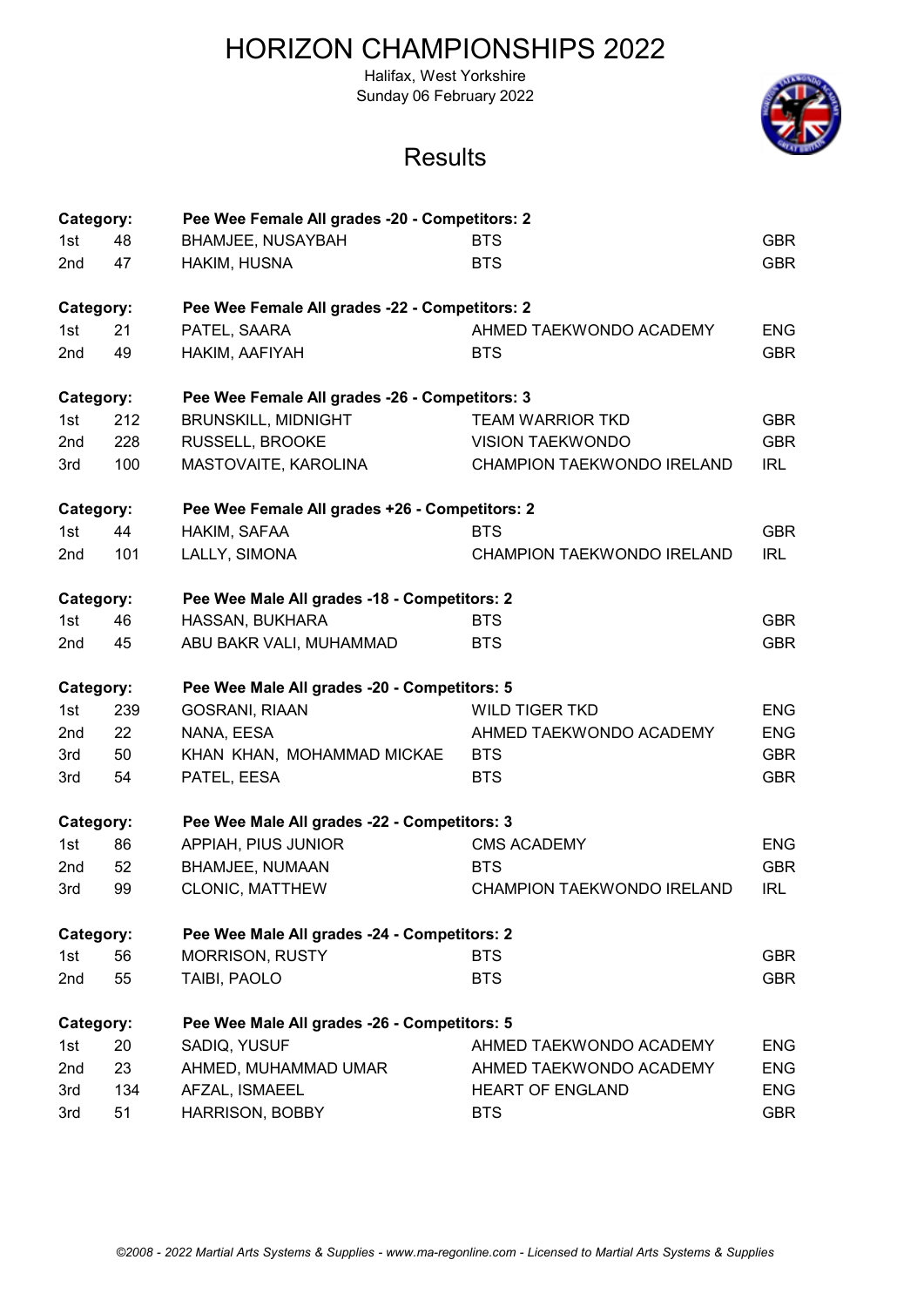Halifax, West Yorkshire Sunday 06 February 2022



| Category:       |                | Pee Wee Male All grades +26 - Competitors: 2         |                             |            |
|-----------------|----------------|------------------------------------------------------|-----------------------------|------------|
| 1st             | 108            | <b>BURLEIGH, EDWARD</b>                              | <b>CHI TAEKWONDO</b>        | <b>ENG</b> |
| 2 <sub>nd</sub> | 17             | PATEL, HAMZAH                                        | AHMED TAEKWONDO ACADEMY     | <b>ENG</b> |
| Category:       |                | <b>Children Female Advanced -26 - Competitors: 2</b> |                             |            |
| 1st             | 142            | STENZEL, PERDY                                       | KIXSTAR DRAGON TAEKWONDO    | <b>GBR</b> |
| 2 <sub>nd</sub> | 6              | CORBOZ, LOLA                                         | (WTA) HORIZON TAEKWONDO ACA | <b>GBR</b> |
| Category:       |                | <b>Children Female Advanced -36 - Competitors: 2</b> |                             |            |
| 1st             | 229            | <b>BETT, SOPHIA</b>                                  | <b>VISION TAEKWONDO</b>     | <b>GBR</b> |
| 2nd             | 97             | MEISTININKAITE, LUKA                                 | CHAMPION TAEKWONDO IRELAND  | <b>IRL</b> |
| Category:       |                | <b>Children Female Advanced -44 - Competitors: 2</b> |                             |            |
| 1st             | 5              | HUSSEIN, IKRAH                                       | (WTA) HORIZON TAEKWONDO ACA | <b>GBR</b> |
| 2 <sub>nd</sub> | 189            | MOHAMMUD, SALMA                                      | SUPERIOR TAEKWONDO ACADEMY  | <b>GBR</b> |
| Category:       |                | <b>Children Male Advanced -29 - Competitors: 2</b>   |                             |            |
| 1st             | 41             | SHERRATT, JOSHUA                                     | <b>BTS</b>                  | <b>GBR</b> |
| 2 <sub>nd</sub> | 8              | DONE, JACKSON                                        | (WTA) HORIZON TAEKWONDO ACA | <b>GBR</b> |
| Category:       |                | <b>Children Male Advanced -32 - Competitors: 3</b>   |                             |            |
| 1st             | 38             | <b>BROWN, DOMINIC</b>                                | <b>BTS</b>                  | <b>GBR</b> |
| 2nd             | 85             | HUSSEIN, SALMAN                                      | <b>CMS ACADEMY</b>          | <b>ENG</b> |
| 3rd             | 42             | HARRISON, PAUL                                       | <b>BTS</b>                  | <b>GBR</b> |
| Category:       |                | <b>Children Male Advanced -36 - Competitors: 2</b>   |                             |            |
| 1st             | $\overline{2}$ | SIMPSON-KIDD, JAYDEN                                 | (WTA) HORIZON TAEKWONDO ACA | <b>GBR</b> |
| 2nd             | 1              | KARIM, ZACK                                          | (WTA) HORIZON TAEKWONDO ACA | <b>GBR</b> |
| Category:       |                | <b>Children Female Novice -26 - Competitors: 5</b>   |                             |            |
| 1st             | 18             | AHMED, JUWAYRIYAH                                    | AHMED TAEKWONDO ACADEMY     | <b>ENG</b> |
| 2nd             | 112            | PETTIGREW, GABRIELLA                                 | <b>CUMBRIA TAEKWONDO</b>    | <b>ENG</b> |
| 3rd             | 53             | HAKIM, HAWWA                                         | <b>BTS</b>                  | <b>GBR</b> |
| 3rd             | 188            | JHITA, NAVNEET                                       | SUPERIOR TAEKWONDO ACADEMY  | <b>GBR</b> |
| Category:       |                | <b>Children Female Novice -29 - Competitors: 3</b>   |                             |            |
| 1st             | 87             | <b>GRANT, DAHLIA</b>                                 | <b>CMS ACADEMY</b>          | <b>ENG</b> |
| 2nd             | 157            | PARAIAN, DIANA                                       | <b>LMC</b>                  | <b>ENG</b> |
| 3rd             | 236            | MCNALLY, MOLLIE                                      | <b>WHISTON TKD</b>          | <b>GBR</b> |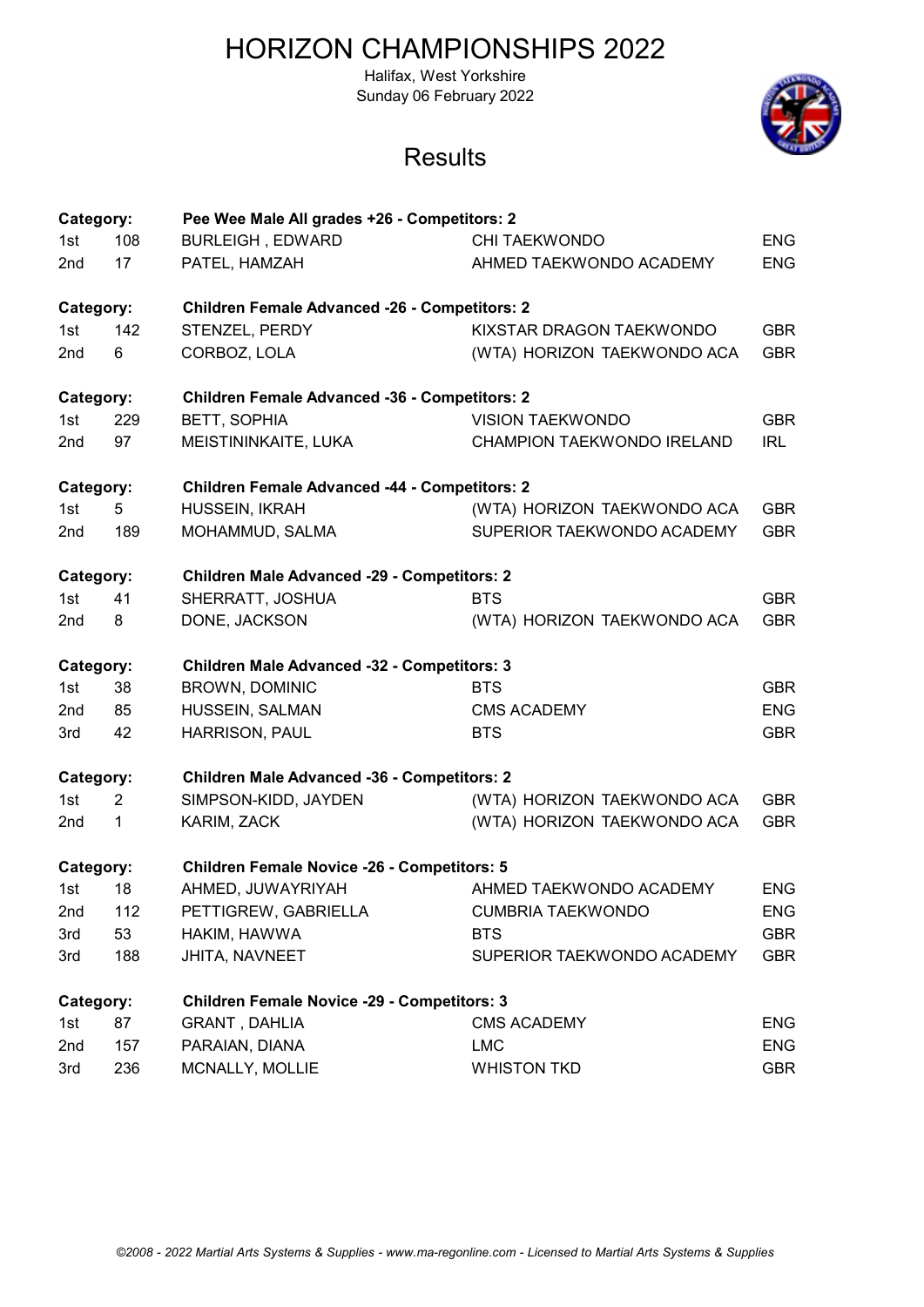Halifax, West Yorkshire Sunday 06 February 2022



| Category:       |             | <b>Children Female Novice -32 - Competitors: 3</b> |                             |            |
|-----------------|-------------|----------------------------------------------------|-----------------------------|------------|
| 1st             | 19          | SHAFI, SAFIYYAH                                    | AHMED TAEKWONDO ACADEMY     | <b>ENG</b> |
| 2nd             | 158         | WILTSHIRE, FLORENCE                                | <b>LMC</b>                  | <b>ENG</b> |
| 3rd             | 35          | ASHLEY, ELOISE                                     | <b>BTS</b>                  | <b>GBR</b> |
| Category:       |             | <b>Children Female Novice -36 - Competitors: 3</b> |                             |            |
| 1st             | 28          | SADIQ, AMEERA                                      | AHMED TAEKWONDO ACADEMY     | <b>ENG</b> |
| 2 <sub>nd</sub> | 29          | HAROON, HANIA                                      | AHMED TAEKWONDO ACADEMY     | <b>ENG</b> |
| 3rd             | 36          | HILTON, CASEY                                      | <b>BTS</b>                  | <b>GBR</b> |
| Category:       |             | <b>Children Female Novice -40 - Competitors: 2</b> |                             |            |
| 1st             | 33          | MORRISON, LAYCEE-MAE                               | <b>BTS</b>                  | <b>GBR</b> |
| 2nd             | 181         | LIGHTLEY, MYA                                      | SUMMERLANDS TAEKWONDO       | <b>GBR</b> |
| Category:       |             | <b>Children Female Novice -44 - Competitors: 3</b> |                             |            |
| 1st             | 183         | SHERRIFF, LEXI                                     | SUMMERLANDS TAEKWONDO       | <b>GBR</b> |
| 2nd             | 32          | SEPHTON, GEORGIA                                   | <b>BTS</b>                  | <b>GBR</b> |
| 3rd             | 107         | COLEY, ISOBEL                                      | <b>CHI TAEKWONDO</b>        | <b>ENG</b> |
| Category:       |             | <b>Children Male Novice -26 - Competitors: 6</b>   |                             |            |
| 1st             | 30          | DABHELIA, ISMAIL                                   | AHMED TAEKWONDO ACADEMY     | <b>ENG</b> |
| 2 <sub>nd</sub> | 197         | <b>UDALL, ADAM</b>                                 | <b>SCORPION TAEKWONDO</b>   | <b>GBR</b> |
| 3rd             | $7^{\circ}$ | ROFFEY, JACOB                                      | (WTA) HORIZON TAEKWONDO ACA | <b>GBR</b> |
| 3rd             | 37          | HASSAN, BILAAL                                     | <b>BTS</b>                  | <b>GBR</b> |
| Category:       |             | <b>Children Male Novice -29 - Competitors: 4</b>   |                             |            |
| 1st             | 43          | JANJUA, IBRAHIM                                    | <b>BTS</b>                  | <b>GBR</b> |
| 2nd             | 118         | <b>SCRIMGOUR, FINLAY</b>                           | ELITE MARTIAL ARTS ACADEMY  | <b>GBR</b> |
| 3rd             | 141         | MUNKHBAT, ZEV                                      | KIXSTAR DRAGON TAEKWONDO    | <b>GBR</b> |
| 3rd             | 213         | SWEETING, FRASER                                   | <b>TEAM WARRIOR TKD</b>     | <b>GBR</b> |
| Category:       |             | <b>Children Male Novice -32 - Competitors: 5</b>   |                             |            |
| 1st             | 94          | <b>BALLANTYNE, LUCAS</b>                           | CENTRAL TAEKWONDO ACADEMY   | <b>GBR</b> |
| 2nd             | 144         | HEARD, REUBEN                                      | KIXSTAR DRAGON TAEKWONDO    | <b>GBR</b> |
| 3rd             | 27          | PATEL, ABDULLAH                                    | AHMED TAEKWONDO ACADEMY     | <b>ENG</b> |
| 3rd             | 109         | LUTHER, HARRY                                      | <b>CHI TAEKWONDO</b>        | <b>ENG</b> |
| Category:       |             | <b>Children Male Novice -36 - Competitors: 4</b>   |                             |            |
| 1st             | 73          | KHAN, ZAIN                                         | <b>BTS</b>                  | <b>GBR</b> |
| 2nd             | 84          | AL-ZUBAIDI, ALI                                    | <b>CMS ACADEMY</b>          | <b>ENG</b> |
| 3rd             | 39          | HASLAM, MASON                                      | <b>BTS</b>                  | <b>GBR</b> |
| 3rd             | 40          | SUMNER-MADDOCKS, ZACHERY                           | <b>BTS</b>                  | <b>GBR</b> |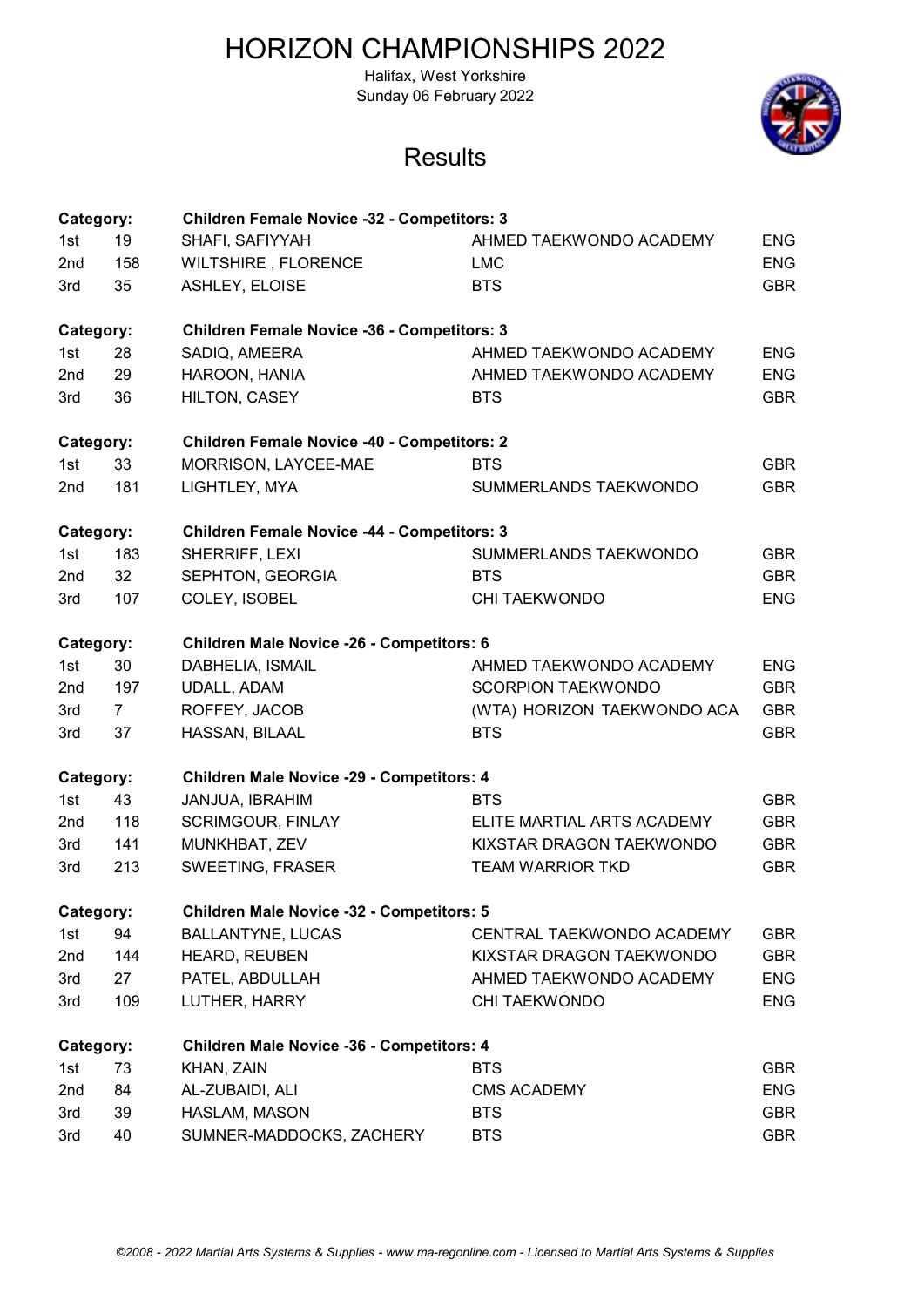Halifax, West Yorkshire Sunday 06 February 2022



| Category:       |     | <b>Children Male Novice -40 - Competitors: 5</b>   |                             |            |
|-----------------|-----|----------------------------------------------------|-----------------------------|------------|
| 1st             | 119 | MCPHILLIE, ADAM                                    | ELITE MARTIAL ARTS ACADEMY  | <b>GBR</b> |
| 2nd             | 92  | MUTAKABBIR, MOHAMMED SALEH                         | <b>CMS ACADEMY</b>          | <b>ENG</b> |
| 3rd             | 74  | <b>BEARD, RYAN</b>                                 | <b>BTS</b>                  | <b>GBR</b> |
| 3rd             | 4   | MARONEY, ALFIE                                     | (WTA) HORIZON TAEKWONDO ACA | <b>GBR</b> |
| Category:       |     | <b>Children Male Novice +48 - Competitors: 3</b>   |                             |            |
| 1st             | 120 | THIRBURN, LIAM                                     | ELITE MARTIAL ARTS ACADEMY  | <b>GBR</b> |
| 2 <sub>nd</sub> | 140 | SALEHI, ARASH                                      | KIXSTAR DRAGON TAEKWONDO    | <b>GBR</b> |
| 3rd             | 106 | COLNIC, DAVID                                      | CHAMPION TAEKWONDO IRELAND  | <b>IRL</b> |
| Category:       |     | <b>Cadets Female Advanced -33 - Competitors: 2</b> |                             |            |
| 1st             | 223 | KINGSLEY, POPPY                                    | <b>TEAM WATERSIDE</b>       | <b>GBR</b> |
| 2nd             | 195 | PEPPER, JOCELYN                                    | <b>SCORPION TAEKWONDO</b>   | <b>GBR</b> |
| Category:       |     | <b>Cadets Female Advanced -41 - Competitors: 4</b> |                             |            |
| 1st             | 3   | <b>BENE-HAMILL, GINA</b>                           | (WTA) HORIZON TAEKWONDO ACA | <b>GBR</b> |
| 2nd             | 187 | KHAN, LAMISE                                       | SUPERIOR TAEKWONDO ACADEMY  | <b>GBR</b> |
| 3rd             | 240 | GOSRANI, JIA                                       | <b>WILD TIGER TKD</b>       | <b>ENG</b> |
| 3rd             | 211 | DINSLEY, LILLIE                                    | <b>TEAM WARRIOR TKD</b>     | <b>GBR</b> |
| Category:       |     | <b>Cadets Female Advanced -44 - Competitors: 3</b> |                             |            |
| 1st             | 225 | COE, SIOBHAN                                       | <b>VISION TAEKWONDO</b>     | <b>GBR</b> |
| 2nd             | 156 | <b>GRANT, ELOISE</b>                               | <b>LMC</b>                  | <b>ENG</b> |
| 3rd             | 111 | WICKENS, POPPY                                     | <b>CHI TAEKWONDO</b>        | <b>ENG</b> |
| Category:       |     | <b>Cadets Female Advanced -51 - Competitors: 4</b> |                             |            |
| 1st             | 224 | KINGSLEY, LILY                                     | <b>TEAM WATERSIDE</b>       | <b>GBR</b> |
| 2nd             | 24  | AHMED, HUMAIRAH                                    | AHMED TAEKWONDO ACADEMY     | <b>ENG</b> |
| 3rd             | 90  | <b>APPIAH, FRANCES</b>                             | <b>CMS ACADEMY</b>          | <b>ENG</b> |
| 3rd             | 135 | FOSTER, ALICE                                      | <b>HEART OF ENGLAND</b>     | <b>ENG</b> |
| Category:       |     | <b>Cadets Female Advanced -55 - Competitors: 1</b> |                             |            |
| 1st             | 70  | DUNCAN, IMOGEN                                     | <b>BTS</b>                  | <b>GBR</b> |
| Category:       |     | <b>Cadets Female Advanced +59 - Competitors: 3</b> |                             |            |
| 1st             | 169 | <b>ROBERTS, LUCIE</b>                              | PREMIER TAEKWONDO GB        | <b>GBR</b> |
| 2nd             | 117 | <b>BARR, DARCY</b>                                 | ELITE MARTIAL ARTS ACADEMY  | <b>GBR</b> |
| 3rd             | 190 | O'NEILL, VERONICA                                  | SUPERIOR TAEKWONDO ACADEMY  | <b>GBR</b> |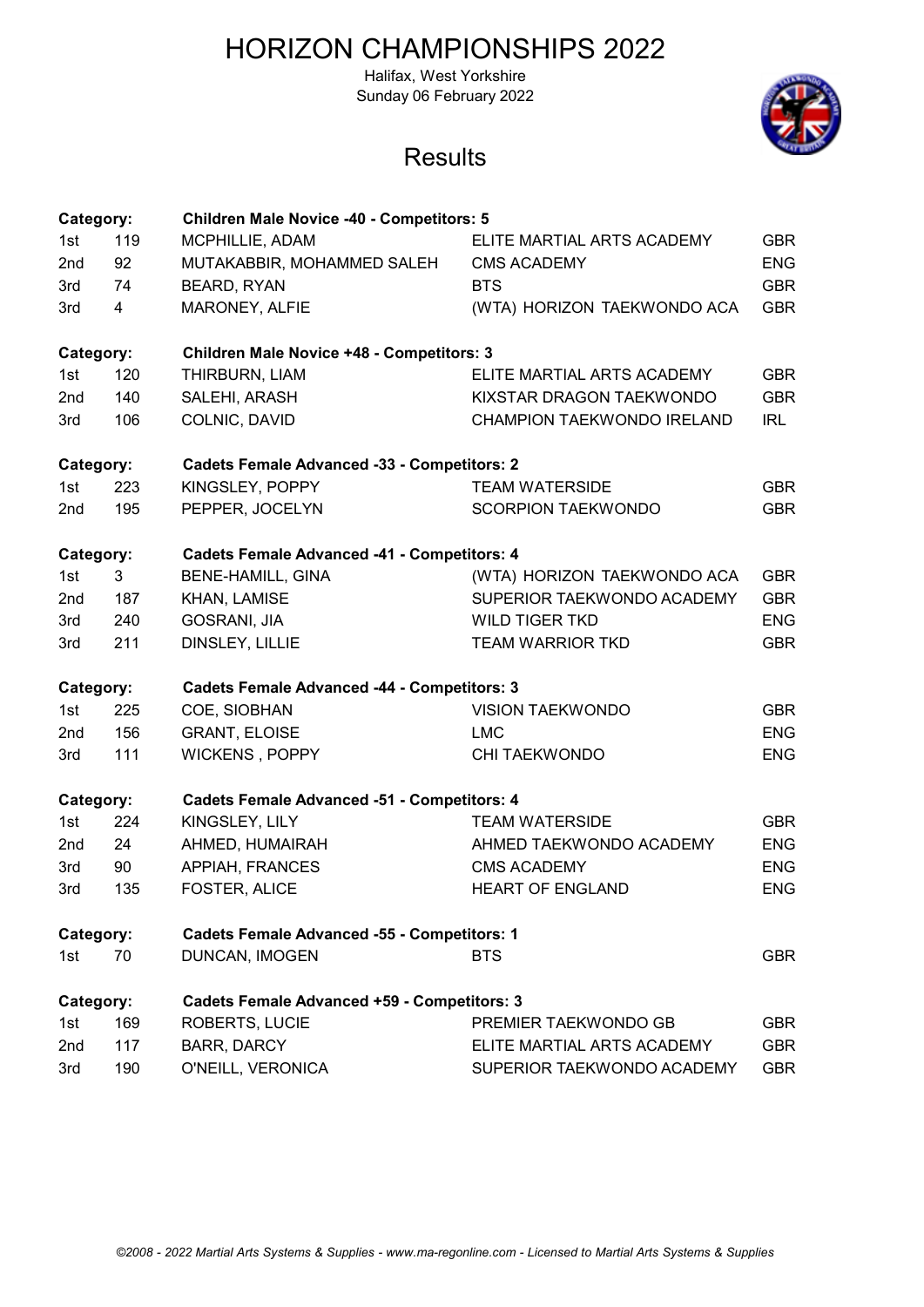Halifax, West Yorkshire Sunday 06 February 2022



| Category:       |     | <b>Cadets Male Advanced -33 - Competitors: 4</b> |                             |            |
|-----------------|-----|--------------------------------------------------|-----------------------------|------------|
| 1st             | 88  | HUSSEIN, SULTAN                                  | <b>CMS ACADEMY</b>          | <b>ENG</b> |
| 2nd             | 71  | MORRISON, LAUREY-JAY                             | <b>BTS</b>                  | <b>GBR</b> |
| 3rd             | 13  | TAYLOR, SAM                                      | (WTA) HORIZON TAEKWONDO ACA | <b>GBR</b> |
| 3rd             | 209 | SWEETING, SONNY                                  | <b>TEAM WARRIOR TKD</b>     | <b>GBR</b> |
| Category:       |     | <b>Cadets Male Advanced -37 - Competitors: 4</b> |                             |            |
| 1st             | 103 | ALEKSANDRAVICIUS, JUSTAS                         | CHAMPION TAEKWONDO IRELAND  | <b>IRL</b> |
| 2 <sub>nd</sub> | 139 | CARVALHO, FABIO                                  | KIXSTAR DRAGON TAEKWONDO    | <b>GBR</b> |
| 3rd             | 177 | ZHANG, RICHARD                                   | <b>RED TAEKWONDO</b>        | <b>ENG</b> |
| 3rd             | 196 | GLEN, CODY                                       | <b>SCORPION TAEKWONDO</b>   | <b>GBR</b> |
| Category:       |     | <b>Cadets Male Advanced -45 - Competitors: 4</b> |                             |            |
| 1st             | 76  | SHERRATT, ALEX                                   | <b>BTS</b>                  | <b>GBR</b> |
| 2nd             | 151 | KURATAU, NIKITA                                  | KIXSTAR DRAGON TAEKWONDO    | <b>GBR</b> |
| 3rd             | 125 | MINNIS, JAMIE                                    | ELITE MARTIAL ARTS ACADEMY  | <b>GBR</b> |
| 3rd             | 126 | <b>BELL, MATTHEW</b>                             | ELITE MARTIAL ARTS ACADEMY  | <b>GBR</b> |
| Category:       |     | <b>Cadets Male Advanced -53 - Competitors: 4</b> |                             |            |
| 1st             | 168 | LAZENBY-WOOD, REUBEN                             | PREMIER TAEKWONDO GB        | <b>GBR</b> |
| 2nd             | 15  | EJAZ, MUHAMMAD                                   | (WTA) HORIZON TAEKWONDO ACA | <b>GBR</b> |
| 3rd             | 193 | MOHAMED, UBAYD                                   | SUPERIOR TAEKWONDO ACADEMY  | <b>GBR</b> |
| 3rd             | 89  | APPIAH, FRANCIS                                  | <b>CMS ACADEMY</b>          | <b>ENG</b> |
| Category:       |     | <b>Cadets Male Advanced -57 - Competitors: 3</b> |                             |            |
| 1st             | 93  | CARTWRIGHT, MAX                                  | CENTRAL TAEKWONDO ACADEMY   | <b>GBR</b> |
| 2nd             | 194 | YEBOAH, KEVIN                                    | SUPERIOR TAEKWONDO ACADEMY  | <b>GBR</b> |
| 3rd             | 215 | MILLER, KADEN                                    | <b>TEAM WARRIOR TKD</b>     | <b>GBR</b> |
| Category:       |     | <b>Cadets Male Advanced -65 - Competitors: 2</b> |                             |            |
| 1st             | 127 | MCMAHON, MICHAEL                                 | ELITE MARTIAL ARTS ACADEMY  | <b>GBR</b> |
| 2nd             | 110 | <b>BURLEIGH, WILLIAM</b>                         | <b>CHI TAEKWONDO</b>        | <b>ENG</b> |
| Category:       |     | <b>Cadets Female Novice -41 - Competitors: 2</b> |                             |            |
| 1st             | 75  | VANDERKAMP, MIA-BROOKE                           | <b>BTS</b>                  | <b>GBR</b> |
| 2nd             | 104 | MIRON, SASHA                                     | CHAMPION TAEKWONDO IRELAND  | IRL        |
| Category:       |     | <b>Cadets Female Novice -47 - Competitors: 2</b> |                             |            |
| 1st             | 14  | MOMINA, HADIYA                                   | (WTA) HORIZON TAEKWONDO ACA | <b>GBR</b> |
| 2nd             | 115 | MCCANN, CARLY                                    | ELITE MARTIAL ARTS ACADEMY  | <b>GBR</b> |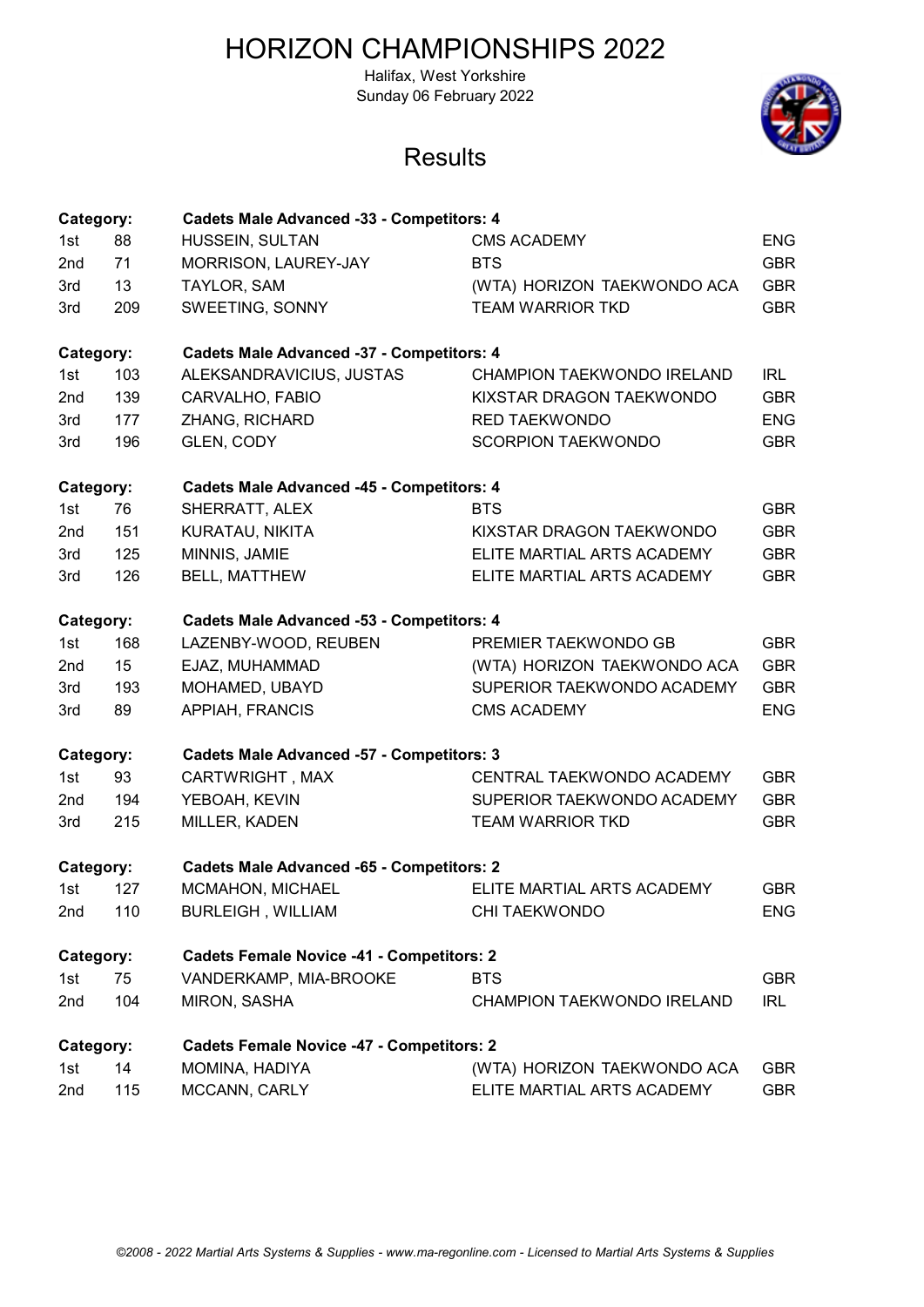Halifax, West Yorkshire Sunday 06 February 2022



| Category:       |     | <b>Cadets Female Novice -51 - Competitors: 2</b> |                             |            |
|-----------------|-----|--------------------------------------------------|-----------------------------|------------|
| 1st             | 116 | <b>GOUTCHER, HOLLY</b>                           | ELITE MARTIAL ARTS ACADEMY  | <b>GBR</b> |
| 2nd             | 208 | CARLING, MILLY                                   | <b>TEAM WARRIOR TKD</b>     | <b>GBR</b> |
| Category:       |     | <b>Cadets Female Novice -59 - Competitors: 2</b> |                             |            |
| 1st             | 226 | SLOAN, KAILA                                     | <b>VISION TAEKWONDO</b>     | <b>GBR</b> |
| 2 <sub>nd</sub> | 102 | GAILIUNAITE, AUSTEJA                             | CHAMPION TAEKWONDO IRELAND  | <b>IRL</b> |
| Category:       |     | <b>Cadets Male Novice -33 - Competitors: 2</b>   |                             |            |
| 1st             | 121 | JOHNSTON, DEAN                                   | ELITE MARTIAL ARTS ACADEMY  | <b>GBR</b> |
| 2nd             | 136 | HALSTEAD, JACK                                   | KIXSTAR DRAGON TAEKWONDO    | <b>GBR</b> |
| Category:       |     | <b>Cadets Male Novice -37 - Competitors: 3</b>   |                             |            |
| 1st             | 72  | <b>BHALODA, AIDAN</b>                            | <b>BTS</b>                  | <b>GBR</b> |
| 2 <sub>nd</sub> | 138 | FALLATA, SALMAN                                  | KIXSTAR DRAGON TAEKWONDO    | <b>GBR</b> |
| 3rd             | 25  | ZOHIB, ESSA                                      | AHMED TAEKWONDO ACADEMY     | <b>ENG</b> |
| Category:       |     | <b>Cadets Male Novice -41 - Competitors: 4</b>   |                             |            |
| 1st             | 237 | GOLDSON, LEON                                    | <b>WHISTON TKD</b>          | <b>GBR</b> |
| 2 <sub>nd</sub> | 154 | PARAIAN, RADU                                    | <b>LMC</b>                  | <b>ENG</b> |
| 3rd             | 26  | JAWAD, SHAYAAN                                   | AHMED TAEKWONDO ACADEMY     | <b>ENG</b> |
| 3rd             | 80  | HASLAM, JACOB                                    | <b>BTS</b>                  | <b>GBR</b> |
| Category:       |     | <b>Cadets Male Novice -45 - Competitors: 2</b>   |                             |            |
| 1st             | 210 | LONGTHORNE, HENRY                                | <b>TEAM WARRIOR TKD</b>     | <b>GBR</b> |
| 2nd             | 185 | MCMAHON, JACK                                    | SUMMERLANDS TAEKWONDO       | <b>GBR</b> |
| Category:       |     | <b>Cadets Male Novice -53 - Competitors: 3</b>   |                             |            |
| 1st             | 184 | LIVESEY, JAIDYN                                  | SUMMERLANDS TAEKWONDO       | <b>GBR</b> |
| 2nd             | 155 | WILTSHIRE, MIKEY                                 | <b>LMC</b>                  | <b>ENG</b> |
| 3rd             | 16  | QASIM, MUHAMMED                                  | (WTA) HORIZON TAEKWONDO ACA | <b>GBR</b> |
| Category:       |     | <b>Cadets Male Novice +65 - Competitors: 1</b>   |                             |            |
| 1st             | 82  | EUBANK, LORENZO                                  | <b>BTS</b>                  | <b>GBR</b> |
| Category:       |     | Juniors Male All grades -48 - Competitors: 6     |                             |            |
| 1st             | 234 | HORSWELL, JORDAN                                 | <b>VISION TAEKWONDO</b>     | <b>GBR</b> |
| 2nd             | 201 | <b>CLAYPHON, JAKE</b>                            | <b>SCORPION TAEKWONDO</b>   | <b>GBR</b> |
| 3rd             | 150 | CARVALHO, DANIEL                                 | KIXSTAR DRAGON TAEKWONDO    | <b>GBR</b> |
| 3rd             | 81  | THORPE, KAI                                      | <b>BTS</b>                  | <b>GBR</b> |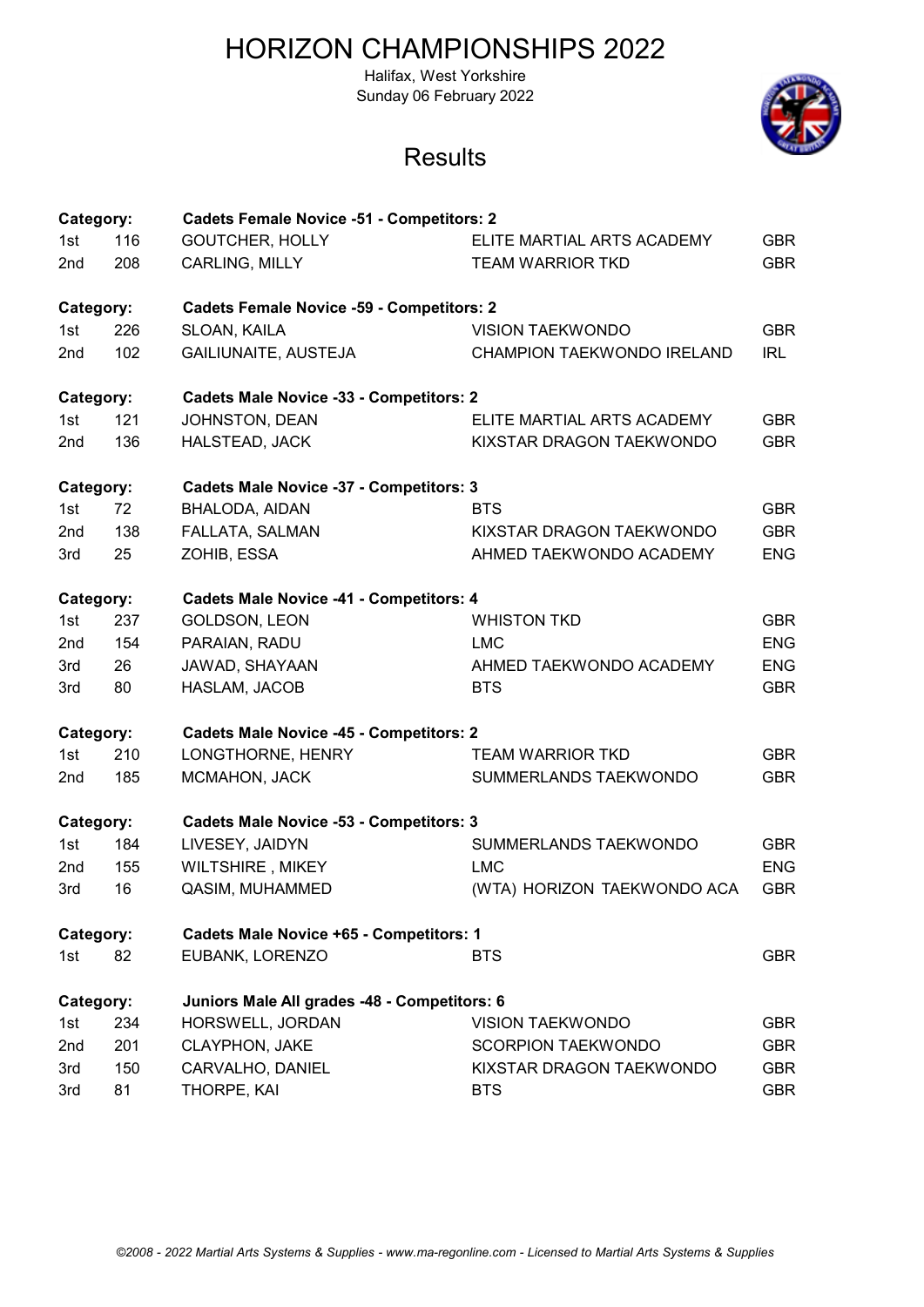Halifax, West Yorkshire Sunday 06 February 2022



| Category:       |     | Juniors Male All grades -55 - Competitors: 4   |                             |            |
|-----------------|-----|------------------------------------------------|-----------------------------|------------|
| 1st             | 235 | HORSWELL, LEE                                  | <b>VISION TAEKWONDO</b>     | <b>GBR</b> |
| 2nd             | 122 | KACZAN, NEIL                                   | ELITE MARTIAL ARTS ACADEMY  | <b>GBR</b> |
| 3rd             | 113 | DIXON, JACK                                    | <b>CUMBRIA TAEKWONDO</b>    | <b>ENG</b> |
| 3rd             | 153 | HACKETT, DEXTER                                | KIXSTAR DRAGON TAEKWONDO    | <b>GBR</b> |
| Category:       |     | Juniors Male All grades -63 - Competitors: 6   |                             |            |
| 1st             | 78  | ROWLEY, JACK                                   | <b>BTS</b>                  | <b>GBR</b> |
| 2 <sub>nd</sub> | 96  | HOGG, ALEX                                     | CENTRAL TAEKWONDO ACADEMY   | <b>GBR</b> |
| 3rd             | 79  | MCDERMID, KALLUM                               | <b>BTS</b>                  | <b>GBR</b> |
| 3rd             | 77  | <b>GURUNG, ABISIEK</b>                         | <b>BTS</b>                  | <b>GBR</b> |
| Category:       |     | Juniors Male All grades -73 - Competitors: 4   |                             |            |
| 1st             | 149 | SALEHI, OBAID                                  | KIXSTAR DRAGON TAEKWONDO    | <b>GBR</b> |
| 2 <sub>nd</sub> | 9   | <b>WORMALD, ALEX</b>                           | (WTA) HORIZON TAEKWONDO ACA | <b>GBR</b> |
| 3rd             | 206 | <b>GAINES, ASHLEY</b>                          | <b>STORM TAEKWONDO</b>      | <b>GBR</b> |
| 3rd             | 114 | PETTIGREW, RILEY                               | <b>CUMBRIA TAEKWONDO</b>    | <b>ENG</b> |
| Category:       |     | Juniors Male All grades +73 - Competitors: 2   |                             |            |
| 1st             | 60  | MONK, KEN                                      | <b>BTS</b>                  | <b>GBR</b> |
| 2 <sub>nd</sub> | 221 | MILLER, LOGAN                                  | <b>TEAM WARRIOR TKD</b>     | <b>GBR</b> |
| Category:       |     | Juniors Female All grades -44 - Competitors: 3 |                             |            |
| 1st             | 202 | ADAMSONS, ISABELLE                             | <b>SCORPION TAEKWONDO</b>   | <b>GBR</b> |
| 2 <sub>nd</sub> | 146 | STENZEL, DARCEY                                | KIXSTAR DRAGON TAEKWONDO    | <b>GBR</b> |
| 3rd             | 159 | CHEN, LIA WILSON                               | <b>LMC</b>                  | <b>ENG</b> |
| Category:       |     | Juniors Female All grades -49 - Competitors: 2 |                             |            |
| 1st             | 167 | SERRY, JANNA                                   | PREMIER TAEKWONDO GB        | <b>GBR</b> |
| 2nd             | 205 | SMITH, JAMIE-LEIGH                             | <b>STORM TAEKWONDO</b>      | <b>GBR</b> |
| Category:       |     | Juniors Female All grades -55 - Competitors: 9 |                             |            |
| 1st             | 175 | RYAN, NIAMH                                    | PREMIER TAEKWONDO GB        | <b>GBR</b> |
| 2nd             | 123 | MCPHILLIE, NEVE                                | ELITE MARTIAL ARTS ACADEMY  | <b>GBR</b> |
| 3rd             | 95  | SMITH, TEIGAN                                  | CENTRAL TAEKWONDO ACADEMY   | <b>GBR</b> |
| 3rd             | 233 | BETT, AVA                                      | <b>VISION TAEKWONDO</b>     | <b>GBR</b> |
| Category:       |     | Juniors Female All grades -63 - Competitors: 5 |                             |            |
| 1st             | 176 | SIDDIQUI, HANNA                                | PREMIER TAEKWONDO GB        | <b>GBR</b> |
| 2nd             | 62  | ANTOSHKO, CONNIE                               | <b>BTS</b>                  | <b>GBR</b> |
| 3rd             | 164 | WITT, BETH                                     | <b>LMC</b>                  | <b>ENG</b> |
| 3rd             | 57  | HIETT, ERIN                                    | <b>BTS</b>                  | <b>GBR</b> |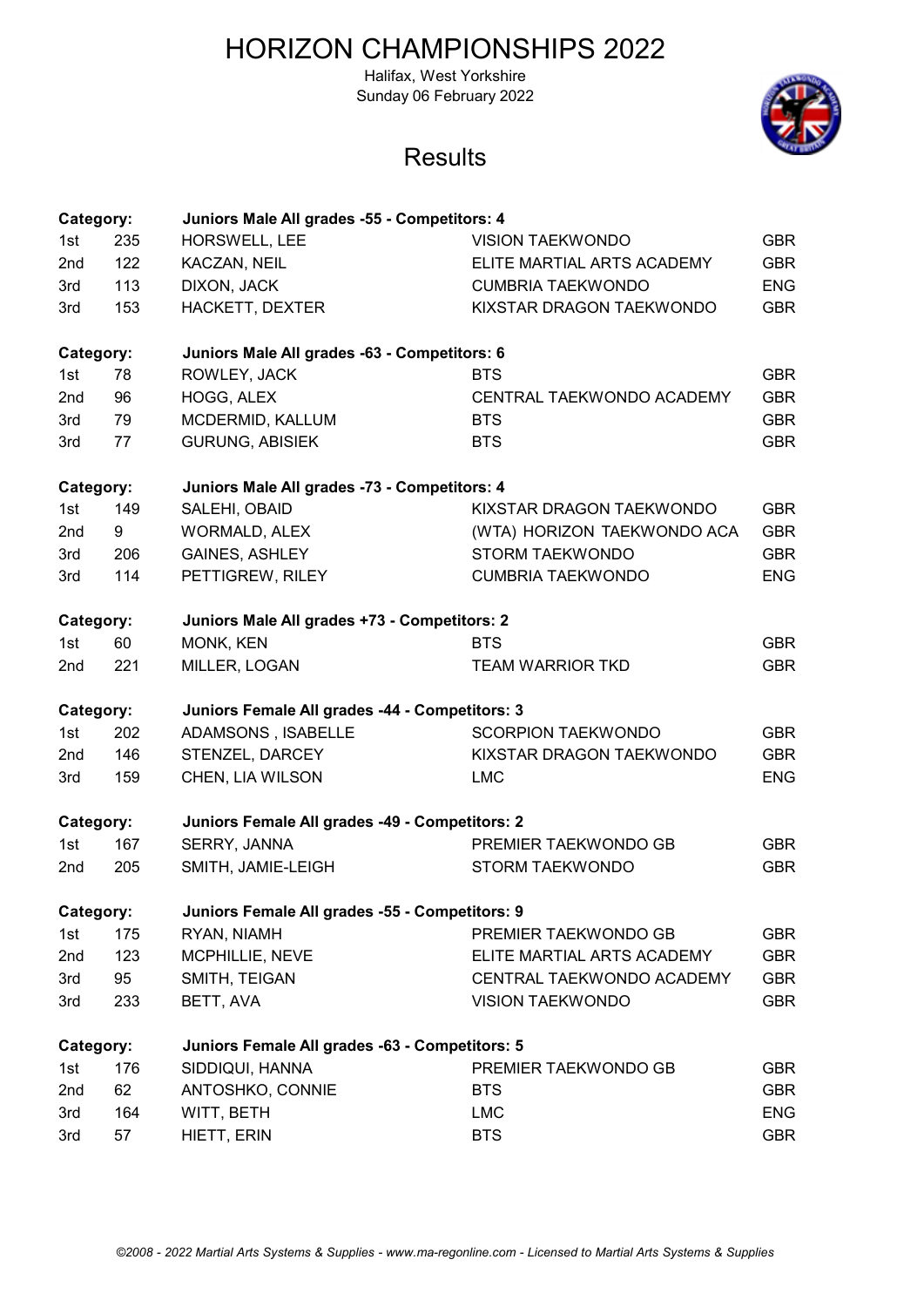Halifax, West Yorkshire Sunday 06 February 2022



| Category:       |     | Juniors Female All grades +63 - Competitors: 5 |                             |            |
|-----------------|-----|------------------------------------------------|-----------------------------|------------|
| 1st             | 191 | MOHAMMED, UMAYMAH                              | SUPERIOR TAEKWONDO ACADEMY  | <b>GBR</b> |
| 2nd             | 199 | HAMMOND, MORGAN                                | <b>SCORPION TAEKWONDO</b>   | <b>GBR</b> |
| 3rd             | 174 | LINSELL-FRASER, ESTHER                         | PREMIER TAEKWONDO GB        | <b>GBR</b> |
| 3rd             | 124 | <b>GOUTCHER, REBECCA</b>                       | ELITE MARTIAL ARTS ACADEMY  | <b>GBR</b> |
| Category:       |     | Seniors Female All grades -49 - Competitors: 3 |                             |            |
| 1st             | 231 | <b>CRINGLES, RACHEL</b>                        | <b>VISION TAEKWONDO</b>     | <b>GBR</b> |
| 2 <sub>nd</sub> | 58  | NAVARRO-SCHRANK, JEAMY                         | <b>BTS</b>                  | <b>GBR</b> |
| 3rd             | 238 | HUGHES, CHLOE                                  | <b>WHISTON TKD</b>          | <b>GBR</b> |
| Category:       |     | Seniors Female All grades -57 - Competitors: 2 |                             |            |
| 1st             | 172 | SIDDIQUI, JAMILA                               | PREMIER TAEKWONDO GB        | <b>GBR</b> |
| 2nd             | 160 | COOK, MAISY                                    | <b>LMC</b>                  | <b>ENG</b> |
| Category:       |     | Seniors Female All grades -67 - Competitors: 6 |                             |            |
| 1st             | 173 | SANDS, ELLA                                    | PREMIER TAEKWONDO GB        | <b>GBR</b> |
| 2nd             | 11  | RILEY, ALEX                                    | (WTA) HORIZON TAEKWONDO ACA | <b>GBR</b> |
| 3rd             | 59  | <b>CASHMORE, LIBBY</b>                         | <b>BTS</b>                  | <b>GBR</b> |
| 3rd             | 161 | SMITH, LOIS                                    | <b>LMC</b>                  | <b>ENG</b> |
| Category:       |     | Seniors Female All grades +67 - Competitors: 3 |                             |            |
| 1st             | 219 | <b>ERRINGTON, ANAIS</b>                        | <b>TEAM WARRIOR TKD</b>     | <b>GBR</b> |
| 2nd             | 128 | O'BRIEN, EMELYE JANE KEELING                   | <b>FOCUS TAEKWONDO</b>      | <b>ENG</b> |
| 3rd             | 192 | <b>ISMAIL, ILHAN</b>                           | SUPERIOR TAEKWONDO ACADEMY  | <b>GBR</b> |
| Category:       |     | Seniors Male All grades -58 - Competitors: 4   |                             |            |
| 1st             | 148 | SARSOZA, ZACK                                  | KIXSTAR DRAGON TAEKWONDO    | <b>GBR</b> |
| 2nd             | 69  | PAHIMNA, KRIYA                                 | <b>BTS</b>                  | <b>GBR</b> |
| 3rd             | 216 | YOUNG, LUKE                                    | <b>TEAM WARRIOR TKD</b>     | <b>GBR</b> |
| 3rd             | 133 | SIMPSON, ELLIS                                 | <b>FOCUS TAEKWONDO</b>      | <b>ENG</b> |
| Category:       |     | Seniors Male All grades -68 - Competitors: 2   |                             |            |
| 1st             | 132 | COCKER, CHRISTOPHER                            | <b>FOCUS TAEKWONDO</b>      | <b>ENG</b> |
| 2nd             | 147 | LUCKAUSKAS, ERICAS                             | KIXSTAR DRAGON TAEKWONDO    | <b>GBR</b> |
| Category:       |     | Seniors Male All grades -80 - Competitors: 4   |                             |            |
| 1st             | 217 | MCGOVERN, CIARAN                               | <b>TEAM WARRIOR TKD</b>     | <b>GBR</b> |
|                 |     |                                                |                             |            |
| 2nd             | 65  | AITKEN, HARRY                                  | <b>BTS</b>                  | <b>GBR</b> |
| 3rd             | 131 | SMITH, XANDER                                  | <b>FOCUS TAEKWONDO</b>      | <b>ENG</b> |